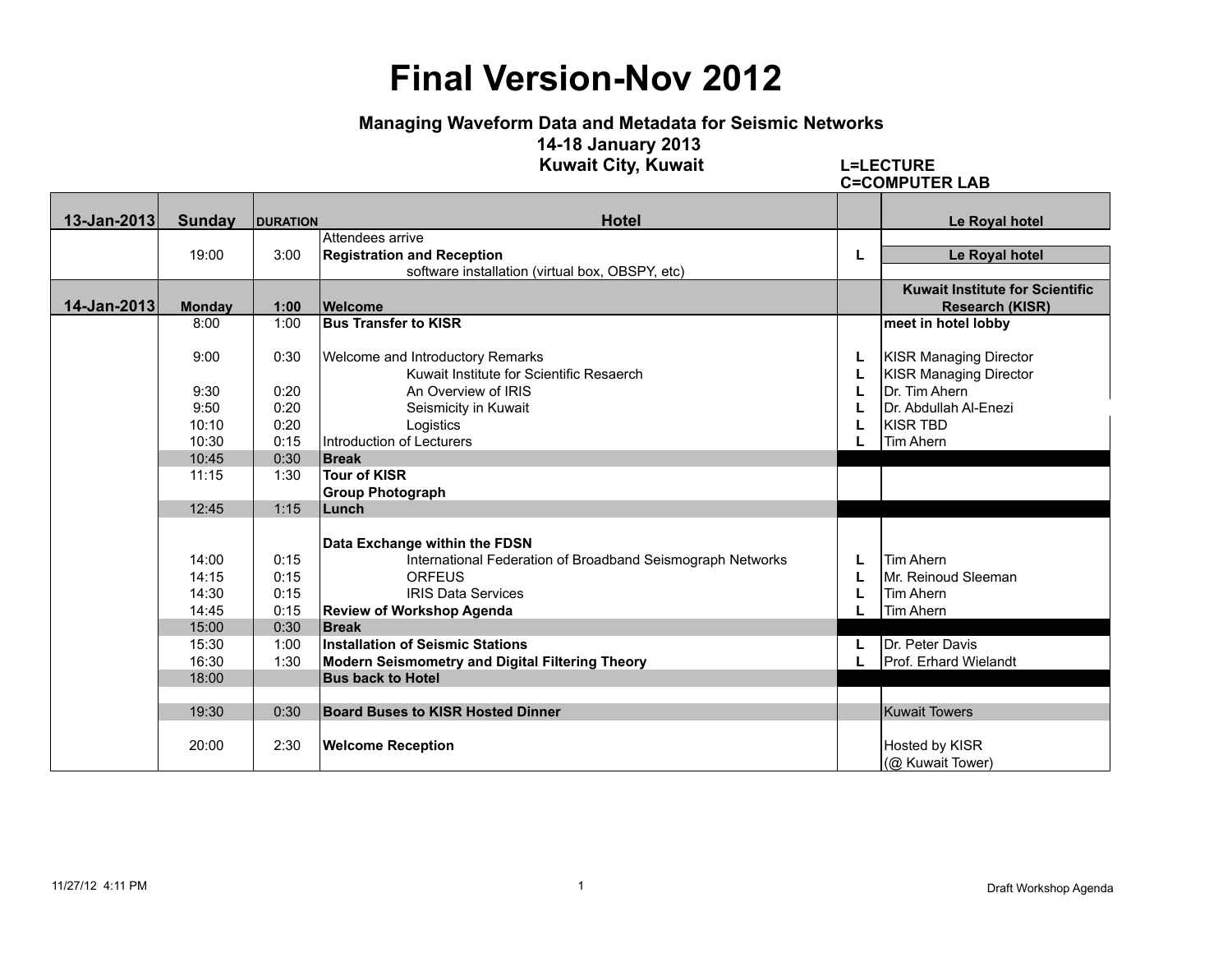| 15-Jan-2013 | <b>Tuesday</b> | <b>DURATION</b> |                                                                                                   |    | Le Royal hotel           |
|-------------|----------------|-----------------|---------------------------------------------------------------------------------------------------|----|--------------------------|
|             | 8:00           | 1:30            | <b>Modern Seismometry and Digital Filtering Theory</b>                                            | L. | Prof. Erhard Wielandt    |
|             |                |                 | Mathematical Basis of the Transfer Function                                                       |    |                          |
|             |                |                 | Poles and Zeroes                                                                                  |    |                          |
|             | 9:30           | 0:30            | <b>Understanding SEED Headers</b>                                                                 |    | Erhard Wielandt          |
|             | 10:00          | 0:30            | <b>Break</b>                                                                                      |    |                          |
|             |                |                 |                                                                                                   |    |                          |
|             | 10:30          | 1:00            | Digital Filtering Lab - Another look at Poles and Xeroes                                          | C  | Prof. Joachim Wassermann |
|             | 11:30          | 1:00            | <b>PYTHON</b>                                                                                     | C  | Joachim Wassermann       |
|             | 12:30          | 1:15            | Lunch                                                                                             |    |                          |
|             | 13:45          | 1:00            | Application OBsPy Seismometer Deconvolution/simulation/filtering<br><b>IRIS/FDSN Web Services</b> | C  | Joachim Wassermann       |
|             | 14:45          | 0:45            | <b>Modern Data Acquisition Systems</b><br>implementation in acquistion systems                    | L  | Reinoud Sleeman          |
|             |                |                 | FIR Filters and downsampling                                                                      |    |                          |
|             | 15:30          | 0:30            | <b>Structure of SEED</b>                                                                          | L  | Reinoud Sleeman          |
|             |                |                 |                                                                                                   |    |                          |
|             | 16:00          | 0:30            | <b>Break</b>                                                                                      |    |                          |
|             | 16:30          | 0:30            | <b>ISEED Metadata and RESP Files</b>                                                              | L  | Mr. Rick Benson          |
|             | 17:00          | 0:45            | <b>Network Reports</b>                                                                            | L  |                          |
|             |                |                 | <b>FDSN</b>                                                                                       |    | Tim Ahern                |
|             |                |                 | GSN, PASSCAL, USArray                                                                             |    | Tim Ahern                |
|             |                |                 |                                                                                                   |    |                          |
|             | 17:45          | 0:30            | <b>PDCC</b><br>Installation                                                                       |    | Rick Benson & Tim Ahern  |
|             | 18:15          | 0:45            | <b>Network Reports</b>                                                                            |    |                          |
|             |                |                 | 3 Network Reports from Participants (3/3)                                                         | L  | various                  |
|             |                |                 |                                                                                                   |    |                          |
|             | 19:00          |                 | <b>Adjourn</b>                                                                                    |    |                          |
|             | 20:30          | 2:00            | <b>OPTIONAL</b> Calibration of Seismic Instrumentation                                            |    | <b>Erhard Wielandt</b>   |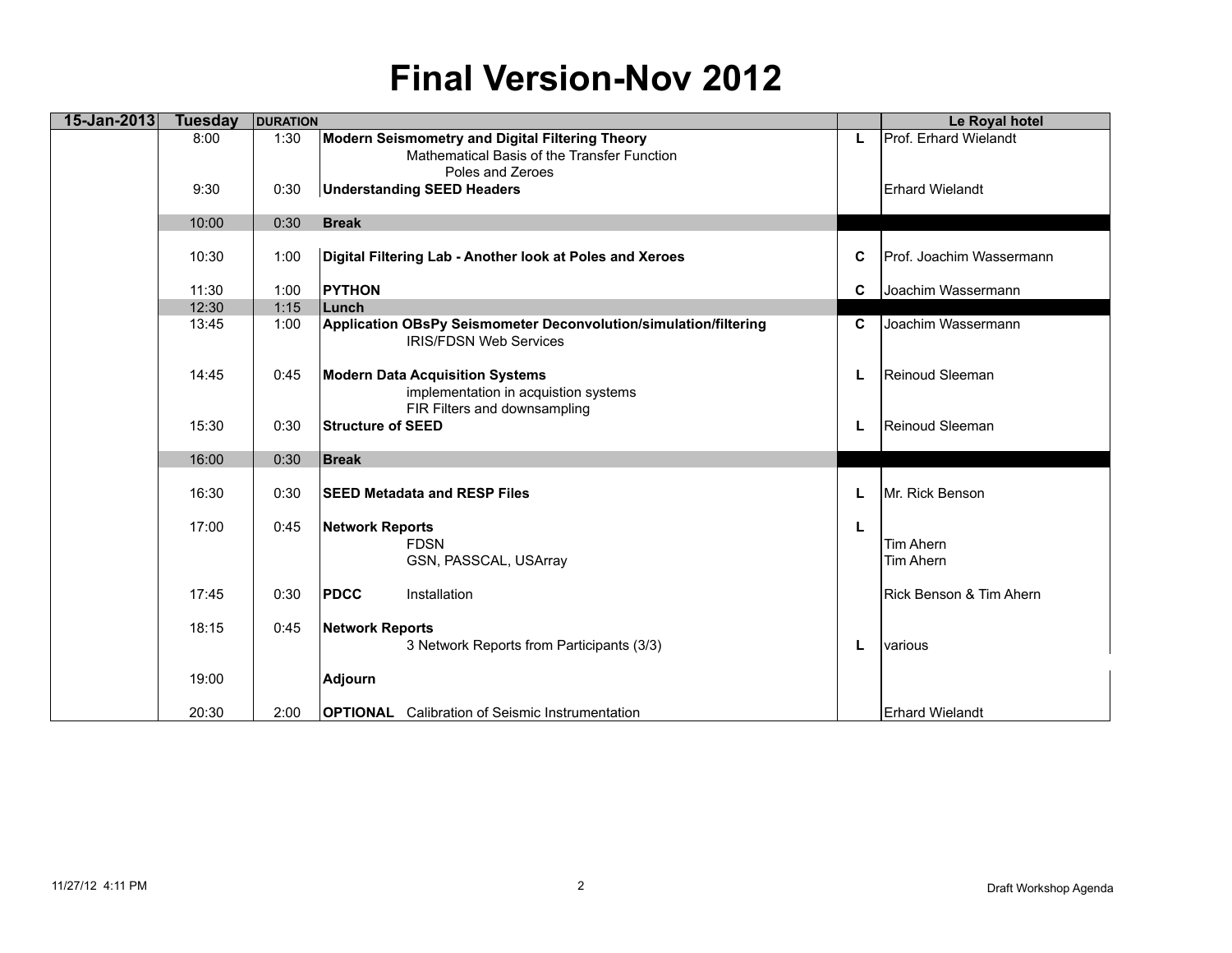| 16-Jan-2013 Wednesday DURATION   |                              |                                                                                                                                                                 |                  | Le Royal hotel                                                |
|----------------------------------|------------------------------|-----------------------------------------------------------------------------------------------------------------------------------------------------------------|------------------|---------------------------------------------------------------|
| 8:00                             | 0:45                         | Portable Data Collection Center (PDCC) - Introduction<br>Overview of PDCC (0:15)                                                                                | L                | <b>Tim Ahern</b>                                              |
| 8:45                             | 0:45                         | Nominal Response Library (0:30)<br><b>PDCC</b><br>Single Station - SEED Perspective<br>Producing SEED metadata for Participant Networks<br>for a single station |                  | Dr. Mary Templeton<br><b>Rick Benson</b>                      |
| 9:30                             | 1:00                         | For similar stations with similar Seismic Channels<br><b>Building Network Metadata</b><br>from single station template<br>excel files                           |                  |                                                               |
| 10:30                            | 0:20                         | <b>Break</b>                                                                                                                                                    |                  |                                                               |
| 10:50                            | 1:30                         | <b>PDCC</b><br>Participants practice building their own SEED<br>3 Network Reports from Participants (3/6)                                                       | L                | various                                                       |
| 12:20                            | 1:00                         | Lunch                                                                                                                                                           |                  |                                                               |
| 13:20                            | 0:30                         | <b>IRIS/FDSN Web Services</b>                                                                                                                                   | C                | Tim Ahern                                                     |
| 13:50                            | 0:45                         | <b>Network Reports</b><br>3 Network Reports from Participants (3/9)                                                                                             | L                | various                                                       |
| 14:35                            | 0:20                         | <b>IRIS/FDSN Web Services</b>                                                                                                                                   | $\mathbf c$      | Tim Ahern                                                     |
| 14:55                            | 0:30                         | <b>SEED Validation tools</b><br>jEvalResp, jPlotResp                                                                                                            |                  | <b>Rick Benson</b>                                            |
| 15:25                            | 0:20                         | <b>Break</b>                                                                                                                                                    |                  |                                                               |
| 15:45                            | 0:30                         | Introduction to PQLX                                                                                                                                            | L                | Mary Templeton                                                |
| 16:15<br>16:35<br>16:55<br>17:25 | 0:20<br>0:20<br>0:30<br>0:30 | <b>Quality Assurance</b><br>PQLX as QA Tool<br><b>IRIS MUSTANG</b><br><b>ORFEUS Operations and Quality Assuarance</b><br><b>IRIS/IDA Quality Assurance</b>      | L<br>L<br>L<br>L | Mary Templeton<br>Tim Ahern<br>Reinoud Sleeman<br>Peter Davis |
| 17:55                            |                              | Adjourn                                                                                                                                                         |                  |                                                               |
| 20:30                            | 2:00                         | <b>OPTIONAL</b> PDCC Practice                                                                                                                                   |                  | Rick Benson & Tim Ahern                                       |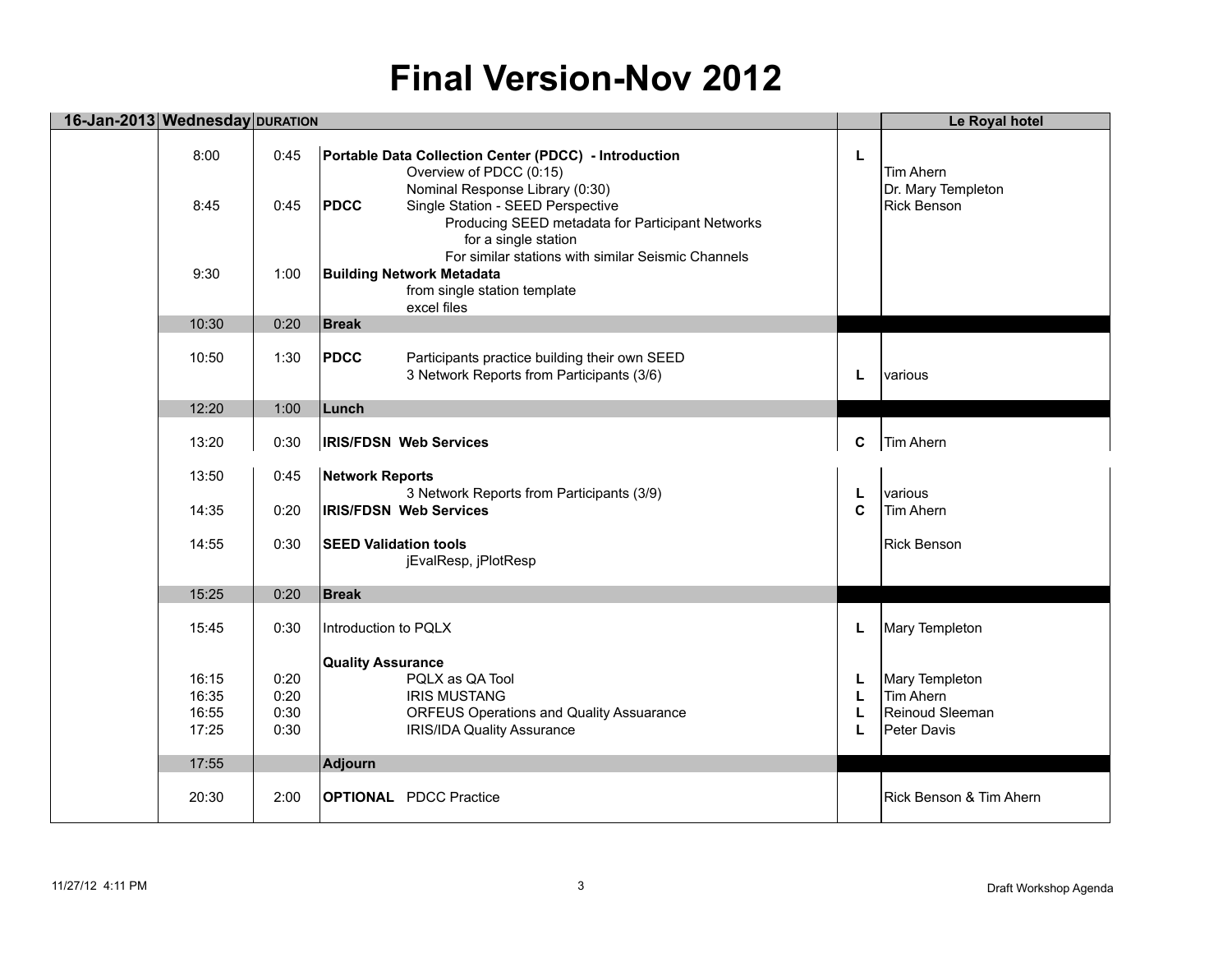| 17-Jan-2013 | <b>Thursday</b>           | <b>DURATION</b> |                                                                                                |        | Le Royal hotel                                          |
|-------------|---------------------------|-----------------|------------------------------------------------------------------------------------------------|--------|---------------------------------------------------------|
|             | 8:00                      | 1:00            | 4 Network Reports (4/13)                                                                       | L      | Various                                                 |
|             | 9:00                      | 0:30            | <b>USArray Quality Assurance</b>                                                               | L      | Mary Templeton                                          |
|             | 9:30                      | 0:30            | <b>Network Reports</b><br>2 Network Reports (2/15)                                             | L      | Various                                                 |
|             | 10:00                     | 0:30            | <b>Break</b>                                                                                   |        |                                                         |
|             | 10:30                     | 2:00            | <b>Calibration Issues</b><br><b>Measuring Noise</b>                                            | L<br>L | <b>Erhard Wielandt</b><br>Erhard Wielandt & Peter Davis |
|             | 12:30                     | 1:15            | Lunch                                                                                          |        |                                                         |
|             | 13:45                     | 1:15            | Scientific Uses of Modern Seismological Data<br>The many uses of continuous broadband data     | L      | Prof. Goran Ekstrom                                     |
|             | 15:00                     | 0:45            | <b>Network Reports</b><br>3 Network Reports from Participants (3/18)                           | L      | various                                                 |
|             | 15:45                     | 0:30            | <b>Break</b>                                                                                   |        |                                                         |
|             | 16:15                     | 1:00            | Accessing Real Time Data and Data Sharing<br>SeedLink<br>Seisgram2K<br>TurnKey SeedLink server | C      | Rick Benson & Tim Ahern                                 |
|             | 17:15                     | 1:30            | miniseed2dmc<br>Seiscomp-3<br>Using SeisComp3 for real time data sharing                       | L      | Reinoud Sleeman                                         |
|             | 18:45                     |                 | <b>Meeting Adjourns</b>                                                                        |        |                                                         |
|             | 19:00                     |                 | <b>Farewell Dinner</b><br><b>Presentation of Certificates</b>                                  |        | Hosted by KISR & IRIS<br>(@KISR Club)                   |
|             | <b>Evening Assignment</b> |                 | <b>Completion of Workshop Evaluation Forms</b>                                                 |        |                                                         |